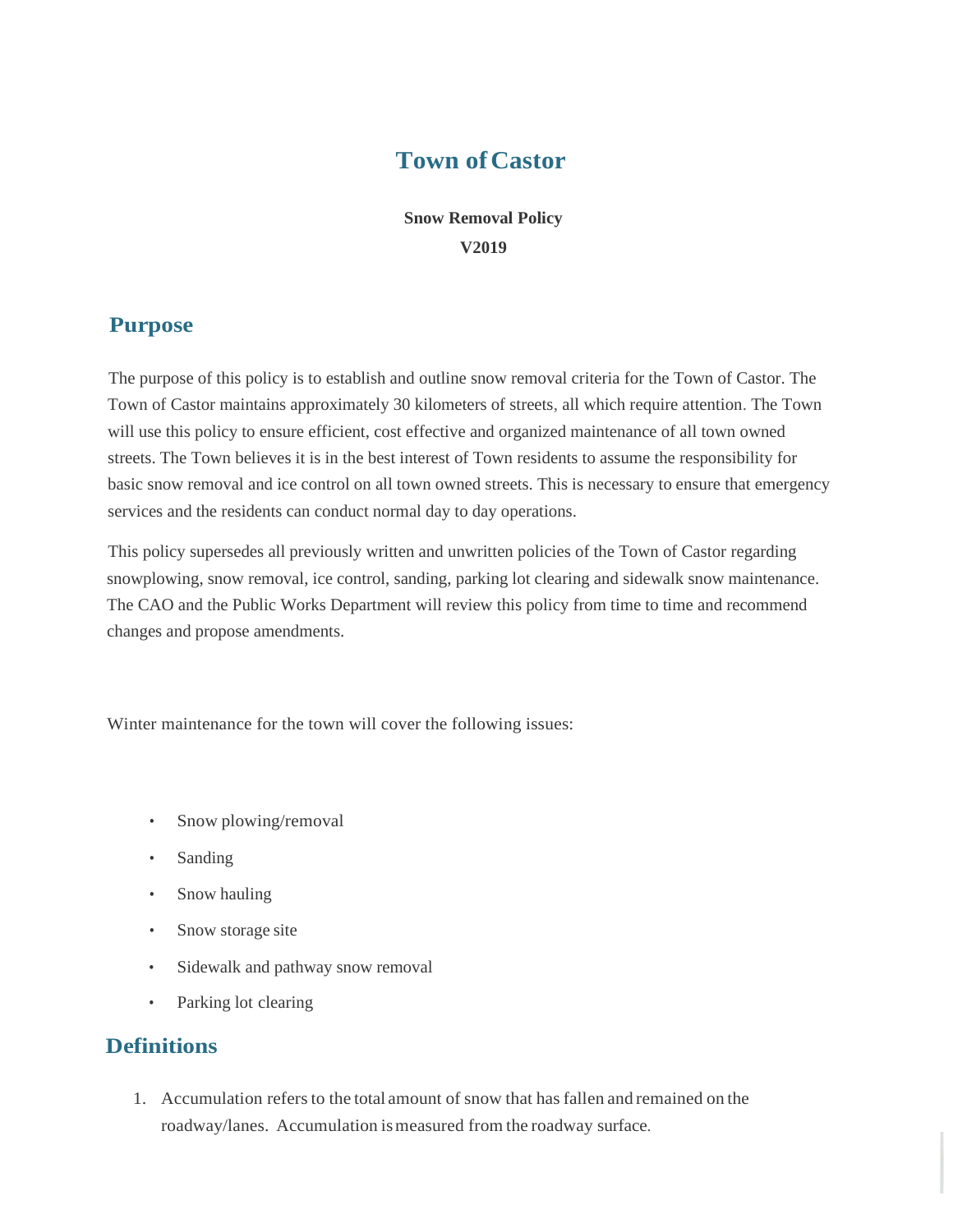- 2. CAO refers to the Chief Administrative Officer for the Town of Castor and his her designate.
- 3. Commercial Routes refers to routes used to access commercialbusinesses.
- 4. Emergency Services means the roadway used for the ambulance service, hospital, doctors, fire and police
- 5. Laneway, also known as the back alley, provides access to the back end of a property.
- 6. Land use Bylaw refers to the current Land use bylaw in effect.
- 7. Occupant means a person who occupies or has possession of, or the use of, any land within the Town
- 8. Owner means any person who haslegal title to property, or who possesses property undera purchase agreement, or who hasthe control or management within the Town
- 9. Person includes any association, or body corporate, or companyor partnership on anyindividual person.
- 10. Residential Property means any property, whether occupied or not, thatisintended for use as a family residence, duplex, tri-plex or four-plex.
- 11. Roadway means that part of a street intended for use by vehiculartraffic
- 12. Sanding isthe application of an abrasive aggregate that will promote vehicletraction andallow for traffic to move safely .
- 13. Sidewalk meads any hard-surfaced path or route intended for use bypedestrians.
- 14. Snow removal refers to the process where plowed and accumulated snow is removed
- 15. Town refers to the Town of Castor
- 16. Windrow isthe ridge of snow created from snowplowing activity.

## **Priority**

The priority order for clearing snow is in three categories:

1. Priority #1 is emergency access routes. These are highlighted in red on schedule "A"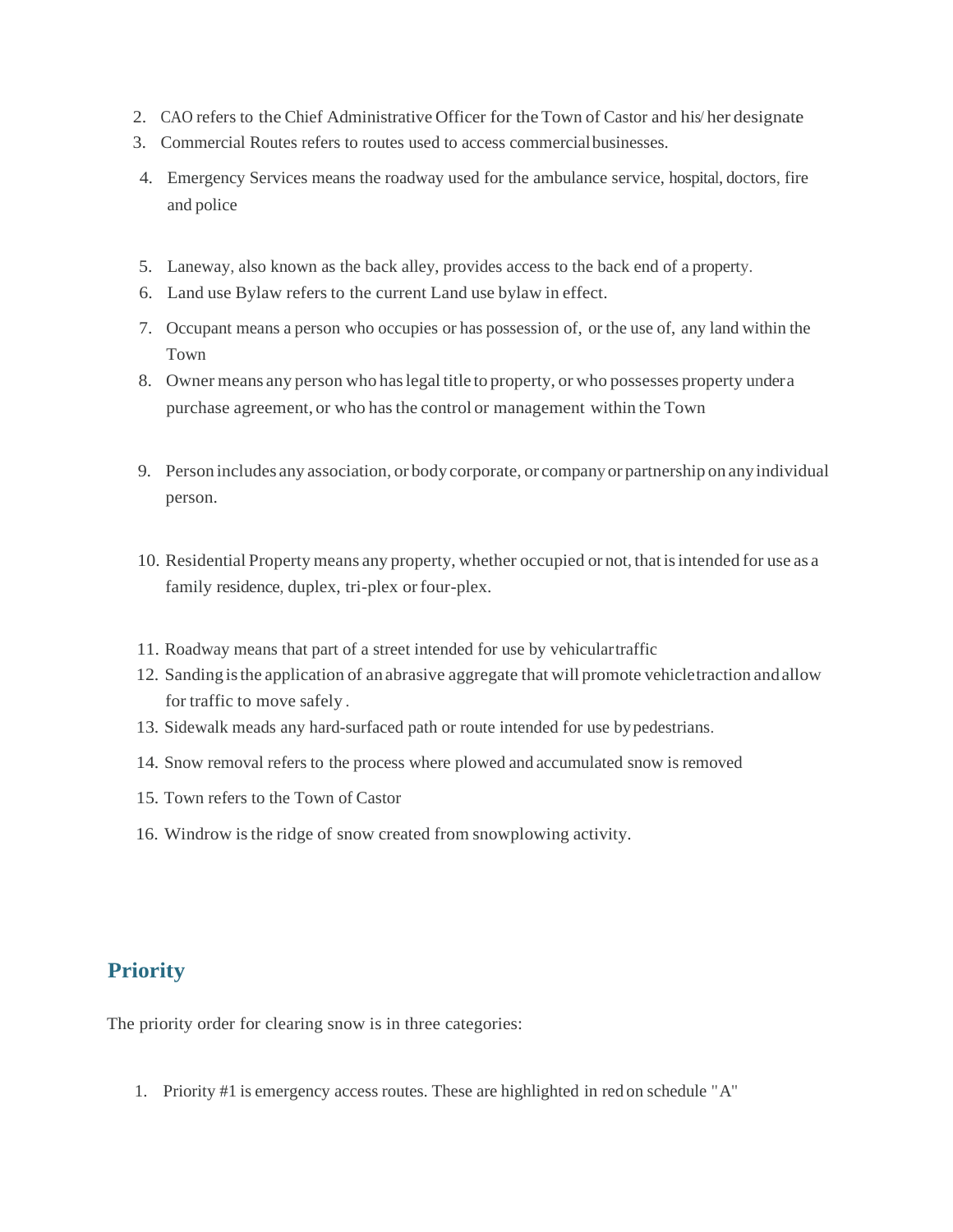- 2. Priority #2 covers the downtown area, commercial industrial areas, schools, airport, daycare and utility facilities. These are highlighted in yellow on schedule " A"
- 3. Priority #3 isthe residential areas. These are highlighted in green on schedule "A"

Should another snowfall occur prior to all roadways being cleared, the operations will re-commence with Priority #1roadways.

Back alleysshall be cleared at the discretion of the Public Works Supervisor in consultation with the CAO. Snow removal in alleys will only be prioritized to aid with garbage collection.

## **Equipment**

The Town has the following pieces of equipment available for snow removal:

- Volvo G930 grader with a straight blade on front, a hydraulic gate on the right side of the mould board, and option of using smooth blade or serrated ice blades.
- John Deere 41J backhoe with an extention on the front bucket.
- John Deere 410L backhoe
- Bobcat A770 skid steer witha regular bucket and a snow blower attachment that also has an option to extend the discharge shoot.
- International 7400 tandem truck
- Ford Louisville tandem truck with extentions for the box.
- International 1900 single axle truck with a 5 yd. sander.
- John Deere 955 with a blade mounted on front.
- John Deere 1445 with a sweeper mounted on front.

# **Sidewalks Snow Clearing**

All sidewalks adjacent to municipal owned and occupied buildings shall be cleared by the Town personnel and equipment where possible. Sidewalks will be cleared in a timely fashion (48 hours) in accordance with the street snow removal priorities. The sidewalks in schedule "B" shows the areas the town is responsible for highlighted in red.

All persons owning or occupying premises in the Town of Castor shall remove and clear away all snow, ice and obstructions from the sidewalk situated on land adjoining the property owned or occupied by them within 48 hours of a snowfall. Please note, snow and other materials should not be deposited onto the roadway, other than businesses located in the downtown core. If the property owner neglects to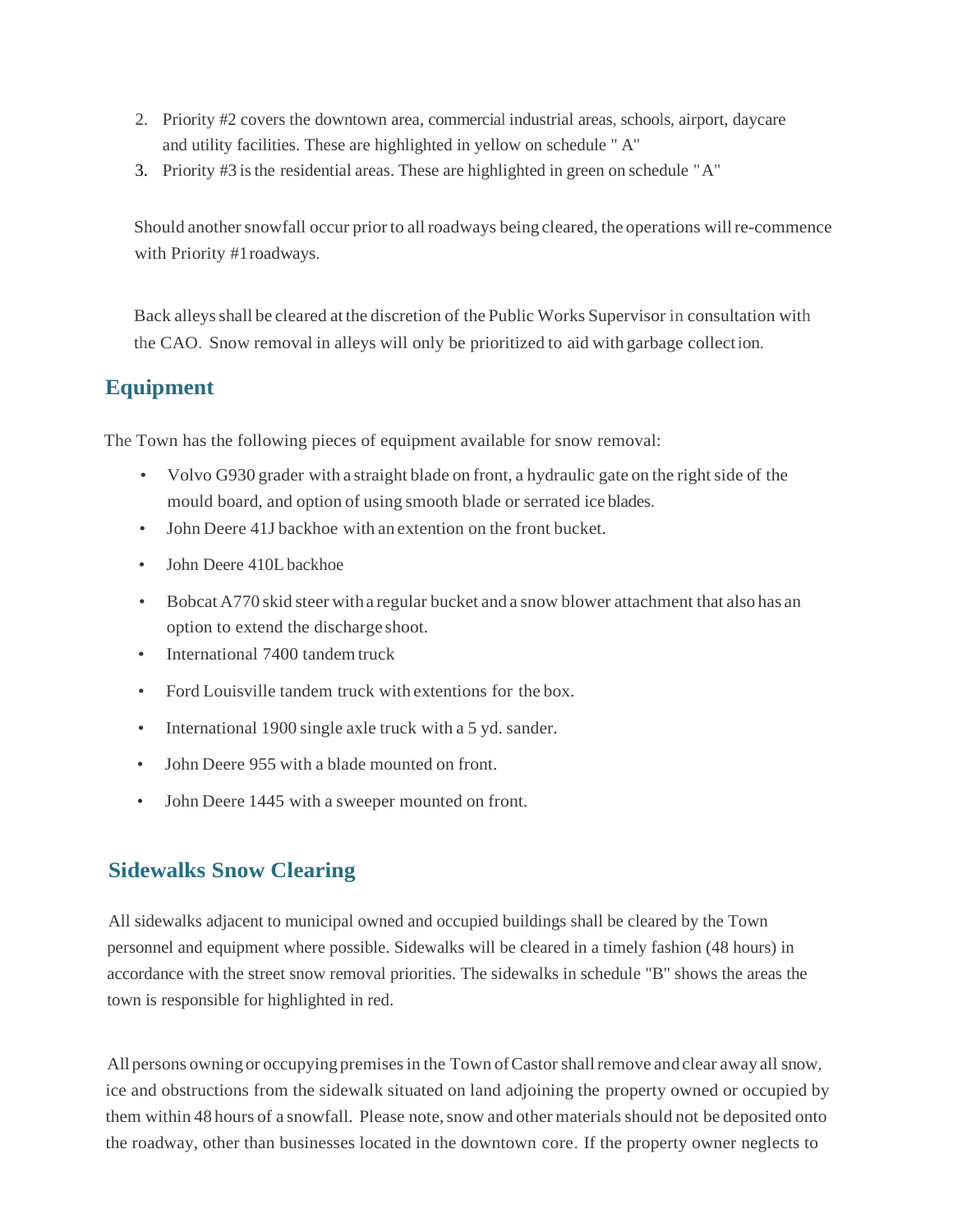remove the snow and/or ice from the sidewalk within the 48 hours, they will be subject to a fine. The Town may clear the sidewalk and all costs associated will be added to the tax roll.

#### **Pathways Snow Clearing**

The Town will endeavor to maintain a clear pathway through the walking trails in Town. They will be done following the clearing of the sidewalks. As accumulations increase or heavy/wet snow is encountered, the broom will become inadequate and we will use a blade in front of the utility tractor. These areas are highlighted in green on schedule " B".

## **Parking Lot Clearing**

Parking lots in Town will be cleared as needed. One along the truck route will be windrowed to the south enough to accommodate three rows wide for trucks to park. A second parking lot is on the corner of  $50<sup>th</sup>$  avenue and  $49<sup>th</sup>$  street, which will be windrowed to the center. Another parking lot that requires some attention is at the community hall. The level of service at the hall will be dictated by the functions and activities at the hall. These will be done after other priorities are finished. The sander will be used on a case-by-case baisis and at the discretion of the Director of Public Works.

## **Sanding**

Sanding of the roadways shall be undertaken in areas to ensure a reasonable level of safety to motorists and pedestrians as the surface condition dictates. Sanding shall be completed with Town equipment and personnel where possible. The material used by the Town is a sandy gravel mix that contains aggregate size of 3/8-1/2 inch; there is no salt in the mixture. There is no set route for sanding asit will be applied on an as needed and where needed basis. Where conditions warrant, sanding will commence on weekend and holidays by the person on call if they have time remaining in their allotted time frame. A light application will be applied to the street when the snow packs after a snowfall of up to 5 cm. The Town has been requested in the past to sand non-town owned property. The Town will do the sanding, but not until a request is made and a requested will be required for each time the Town is to sand non-town property. The request is subject to workload and administrative approval.

## **Snow Storage Site**

When snow is removed by means of hauling, it is taken to one of two places.

- Lots between north side of highway 12 and the railway bed
- Lots north of Pals Park along  $48<sup>th</sup>$  street